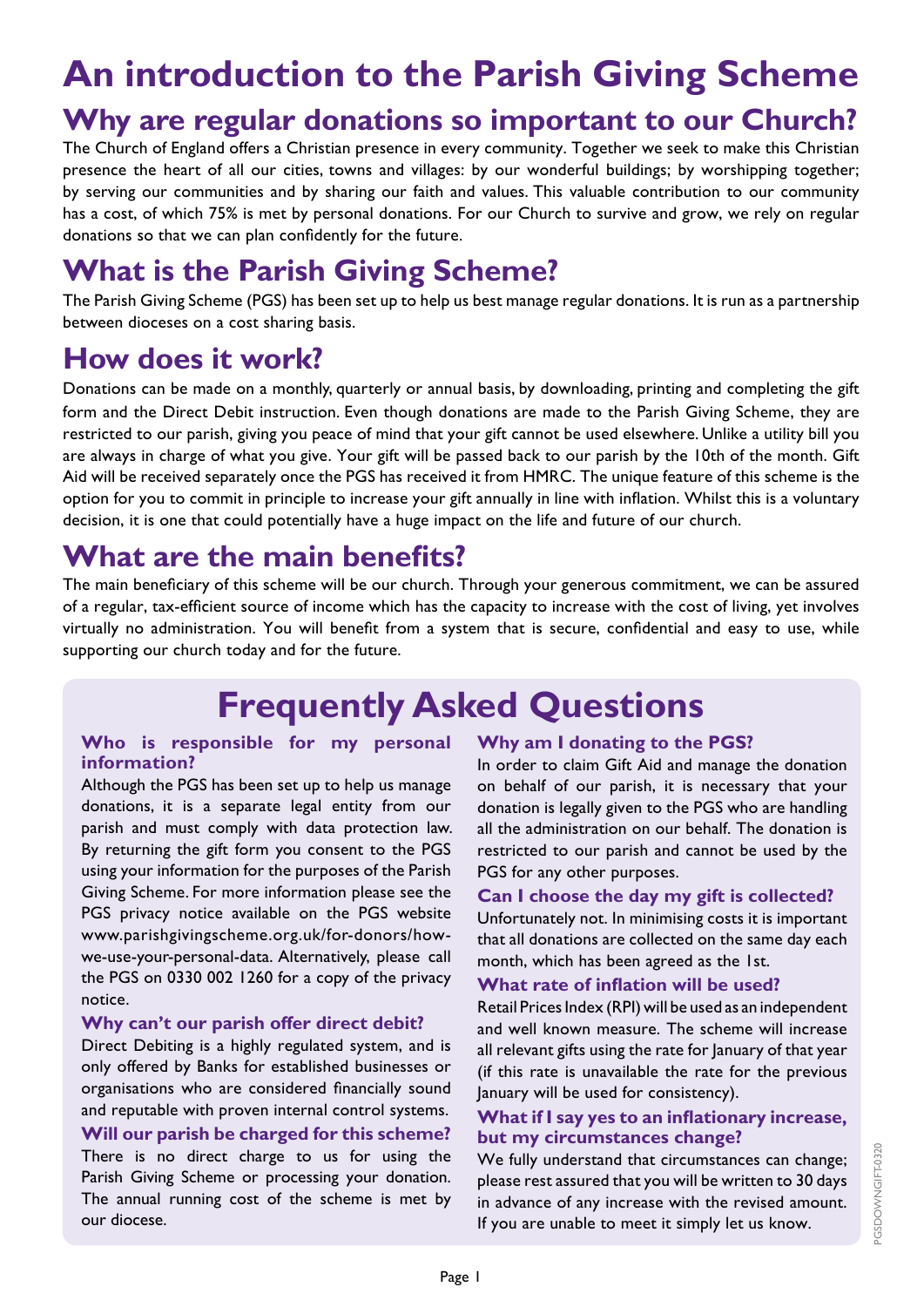# **What next?**

## **How do I go about signing up to the scheme?**

Download, print and complete the gift form with as much detail as possible using a black pen in BLOCK CAPITALS and post it to the address given below.

*Important: It is essential to complete all sections of the gift form in particular 'Church / Parish name / Diocese of and Parish code'. Without this information in full the PGS cannot process your gift. Note: The church/parish name and PGS parish code may have already been completed for you.* 

*Note: We welcome gifts from couples, so if you wish to make a joint gift please write 'Mr & Mrs' in the 'other' box. For the purpose of Gift Aid however they need the signature of just one individual who pays sufficient tax to cover the gift. Please add your title in the Gift Aid signature box so they know which individual the declaration belongs to.*

### **Then what can I expect?**

Within 10 working days you will receive a letter confirming your personal details, the level, frequency and date of your first gift and the parish you wish to restrict it to. Please check this letter thoroughly to ensure that all the details are correct. In this letter you will receive a PGS reference number (located below the address) which needs to be retained by you, and quoted in any future communication you have with the Parish Giving Scheme. There will also be a bank reference code which begins with 'PGS Thank You', and ends with a unique number code. This is the description which will appear on your bank statement when each gift is given.

## **How will our parish be notified of my donation?**

We will receive your gift in our parish bank account by the 10th of the month and Gift Aid will be received separately once the PGS has received it from HMRC. Our parish's Planned Giving Representative receives a statement detailing the names of those who have donated and all the gifts given through the PGS. The PGS will provide our parish's Planned Giving Representative with your postal address, however you can decide to remain anonymous by ticking the box on the right. If you decide to remain anonymous only the amount of the gift will be shared with our Representative. We wish to encourage you to remain known to us, so that we can thank you and tell you more about how you can support us and to avoid mistakenly approaching you in the future to consider a regular gift to our church.

### **I currently give by standing order; how do I stop this?**

Unfortunately the PGS is unable to cancel a standing order for you, only you may do this. If you bank online it is very simple to do through your online account, otherwise you will need to contact your bank direct.

### **How do I go about changing my gift in the future?**

We know that circumstances change and your ability to give may increase or decrease over time. If you wish to make a change please notify the Parish Giving Scheme using one of the methods provided in the contact information box below quoting:

- Your PGS reference number (found below your address on PGS correspondence)
- How much your existing gift is for
- What you would like it changed to
- When you would like this change to be brought into effect

Should you wish to have a confidential conversation about your options in changing your gift, please don't hesitate to contact our parish giving representative or the Parish Giving Scheme at the address below.

*Note: For administrative reasons the Parish Giving Scheme cannot make any changes within 10 working days of the next gift date..*

### **Who do I contact for help?**

**Parish Giving Scheme, 76 Kingsholm Road, Gloucester GL1 3BD Tel: 0333 002 1260 Email: info@parishgiving.org.uk www.parishgivingscheme.org.uk**

© Parish Giving Scheme 2020. 76 Kingsholm Road, Gloucester GL1 3BD. Tel: 0333 002 1260. Registered in England No. 8824540. Registered Charity No. 1156606 The contents of this document may not be reproduced in whole or in part without the written permission of the Parish Giving Scheme. The Parish Giving Scheme four square logo is a trademark of the Parish Giving Scheme.